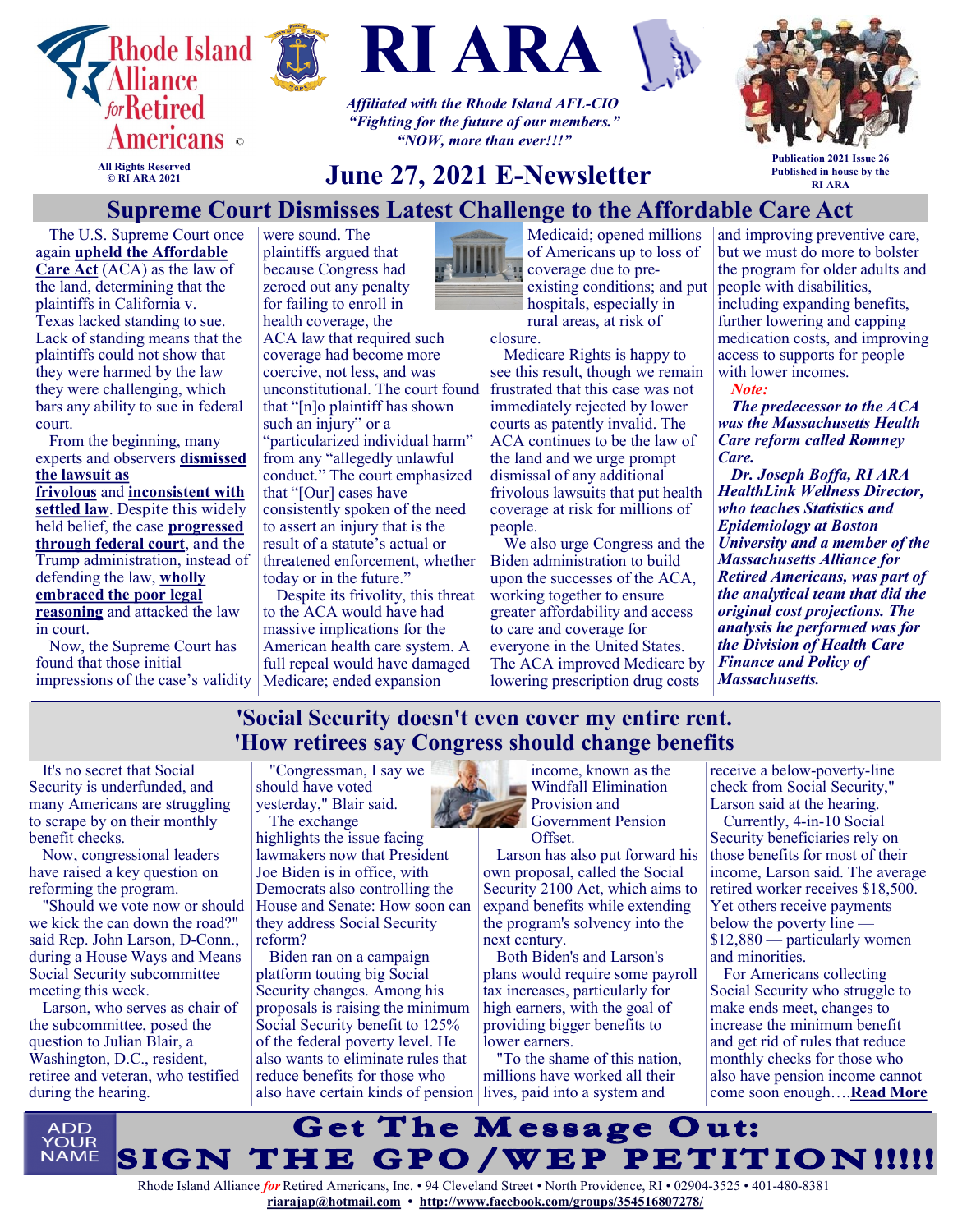## **Private sector can't fix health care; we need government**

Was it a press release, or a declaration of war?

How else to explain the media and market frenzy that followed the announcement, issued on Jan. 30, 2018, that Amazon, Berkshire Hathaway, and JPMorgan Chase — three of the nation's largest, most high-profile, and best-run companies, then with some \$534 billion in revenues between them — were teaming up to take on the ever-more-expensive, ever-morecomplex problem that is American health care.

To those who had toiled in the

world of employersponsored health care for decades, trying but never really succeeding to come up with new ways to control costs and improve outcomes … the statement, from three powerful CEOs, was cause for celebration.

Five months in, the team announced another star would lead the venture: Atul Gawande, the surgeon and influential New Yorker writer whose clear-eyed analysis of America's dysfunctional health care system



had earned him the admiration of Barack Obama and Buffett. In March 2019, the venture finally got a name, Haven.

The project officially sputtered to an end earlier this year. Even with its star power, Haven couldn't break the black box that is U.S. health care.

So, did Haven make a difference? Some argue the effort undermined progress by raising the obvious question: If they

couldn't do it, who can? In a recent Kaiser Family Foundation survey of very large employers, 85% of top executives think government support will be necessary to control costs and provide coverage.

Gawande goes further and has recently argued that the employer-sponsored system can't be fixed. Noting how many Americans lost their health insurance in a global pandemic, he said, "A job-based system is a broken system."

## **Federal Government Moves to Guarantee Access to Drugs**

Keeping the U.S. drug supply chain secure, robust, and resilient is essential for the health and national security, and economic prosperity of the United States during emergencies like the COVID-19 pandemic and for the provision of day-to-day health care.

Earlier this year President Biden signed an Executive Order to secure America's critical supply chains. The Executive Order directed the Administration to launch an immediate 100-day

review and strategy LIF development process to identify and address vulnerabilities in the supply chains of four key product sectors, including pharmaceuticals

The federal government will work with the private sector and Congress to implement the recommendations and develop a strategy to create a robust and resilient pharmaceutical and active pharmaceutical ingredient supply chain, including

facilitating adoption of novel methods for commercial production of pharmaceuticals and biologics.

Last week, as part of the Executive Order effort, the Administration announced a set of actions designed to ensure the U.S. has access to the pharmaceuticals necessary for economic security, health security, and national defense.

 $\triangleleft$  The plan includes fostering international cooperation and promoting research and

development that establishes innovative manufacturing processes and production technologies to strengthen supply chain resilience

- $\blacklozenge$  The U.S. aims to diversify its drug supply chain, relying on a geographically diverse set of manufacturers
- ◆ Another critical feature of the plan is the redundancy of the supply chain, such as the existence of multiple manufacturers for each product and its precursors

# **Hearing On "Equity in Social Security: In Their Own Words"**

The Social Security Subcommittee of the House Committee on Ways and Means held a hearing to discuss the problems facing seniors and the vital roll Social Security plays in the well-being of America's seniors.

A number of Social Security recipients told their stories to the members of the subcommittee and explained the problems they face, as well as their desires for improvements to the program.

Of course, members of the subcommittee also spoke, including the opening remarks of the subcommittee chairman John Larson (D- Conn.). Here are a few of his comments:

"We are here today because of COVID, and its consequences. Consequences that have worsened the inadequacies that have existed for a long time in our Social Security system.

Today we are going to be hearing from people in their own words about Congress's neglect

to help the very citizens we are sworn to serve. Now I say neglect, because it's been 38 years since Congress has done anything to strengthen Social Security and 50 year since we have improved its benefits. 50 years!

Social Security is by far and away the nation's most successful and popular insurance program.

However, current benefits, as we will learn today, are inadequate, unfair, and in many

cases discriminatory, because of systemic economic inequities.

Benefits haven't kept pace with the cost of living and all changes that have occurred over the last 50 years. …

65 million Americans currently rely on Social Security benefits, yet many still struggle just to make ends meet, to the shame of the nation, millions have worked all their lives, paid into a system, and receive a below poverty line



check from Social Security. Millions!

Do you know what the poverty line is? It's \$12,880. Who could live on that? Yet, millions of your fellow Americans, receive below poverty level checks adding to the wealth disparity and further eroding the middle-class.

Look, nobody gets wealthy off of Social Security. It's a subsistence level program. Here are the facts:

- 4 in 10 beneficiaries rely on Social Security for the majority of their income.
- The average retired worker receives just \$18,500 year in Social Security benefits.
- For women, that number is even lower, it's \$16,000 a year.

Let's be clear about this, this is the responsibility of the Ways and Means Committee, and specifically this subcommittee.

We can no longer kick the can down the road." Chairman Larson also mentioned the Know Your Social Security Act and heralded it as a great bill. But it hasn't been reintroduced. Also, he did not mention his own bill, the Social Security 2100 Act, which he introduced in the previous Congress but has not done so in this Congress.

Congressman Bill Pascrell (D-N.J.) was very blunt when he said that all the talk about fixing Social Security is just platitudes. While both sides of the aisle know it needs to be fixed and say they want to fix it, nothing is really being done.

After the hearing TSCL contacted Chairman Larson's office to ask why he hasn't reintroduced his Social Security 2100 bill yet and we look forward to hearing from him about this. We have been urging him to do so for weeks now and we hope he will do it now.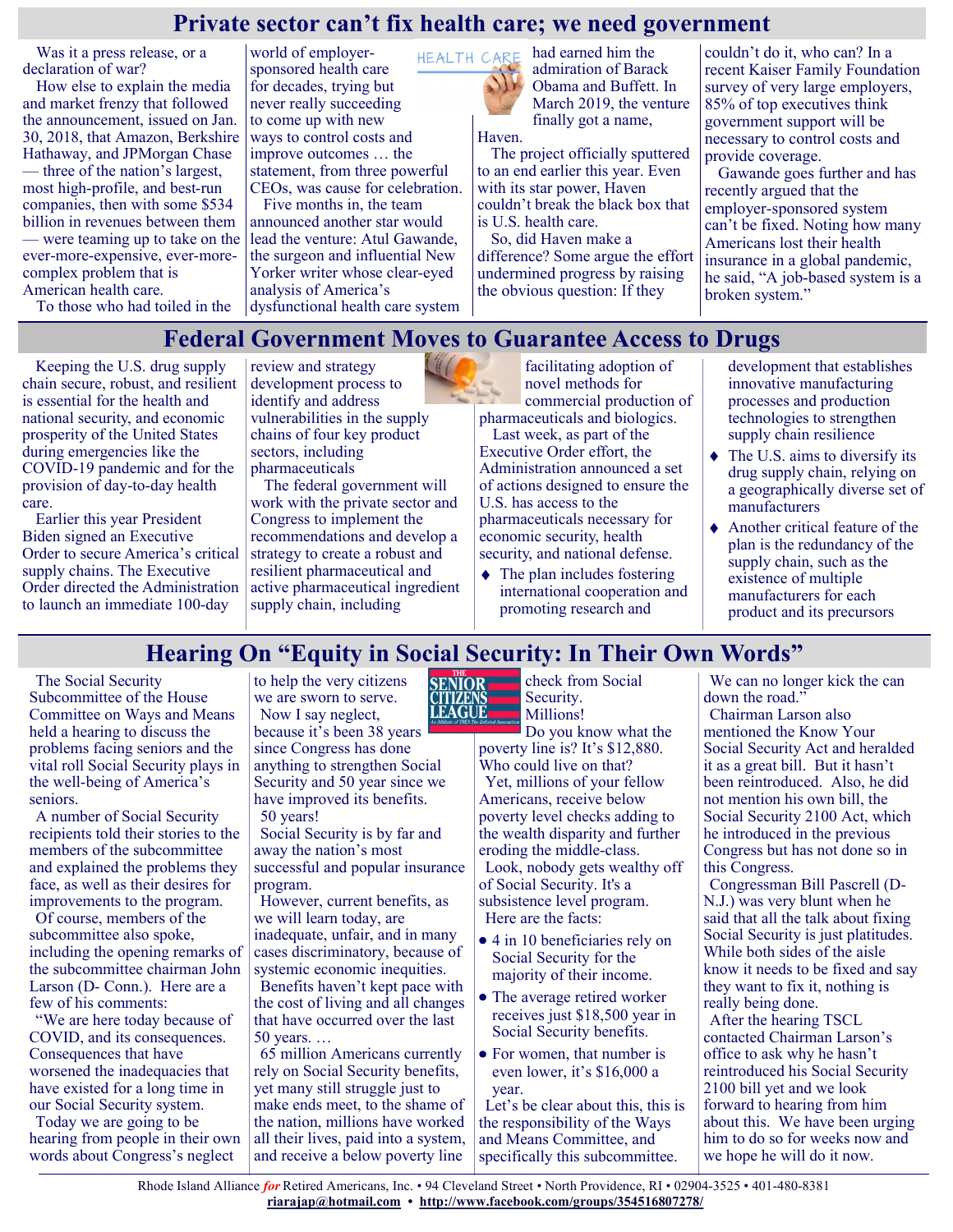# **This Is Pre-Retirees' Top Retirement Concern**

By the time your 50s roll around, you may be ready to really focus on your retirement countdown and start firming up plans for your senior years. But as that milestone approaches, you may also encounter your share of financial concerns, ranging from **[not having](https://www.fool.com/retirement/2021/06/13/over-50-and-low-on-savings-heres-how-to-retire-on/?utm_source=msnrss&utm_medium=feed&utm_campaign=article&referring_guid=aa2224d5-10fe-47b2-88d1-5c56f59540c9)  [enough money in savings](https://www.fool.com/retirement/2021/06/13/over-50-and-low-on-savings-heres-how-to-retire-on/?utm_source=msnrss&utm_medium=feed&utm_campaign=article&referring_guid=aa2224d5-10fe-47b2-88d1-5c56f59540c9)** to the average male-female couple impact of taxes.

But if there's one thing preretirees aged 50 and over are really worried about, it's healthcare costs, including longterm care. In fact, that's their top money-related concern going into retirement, according to a recent Edward Jones and Age Wave [study.](https://www.edwardjones.com/sites/default/files/acquiadam/2021-06/Four-Pillars-US-Report-June-2021.pdf) And when we dig

into what those expenses might cost, it's easy to see why.

**Healthcare is a whopper** You might think that

once you get on Medicare, your healthcare costs will shrink. Well, think again.

Fidelity reports that the retiring this year will spend **[\\$300,000](https://www.fool.com/retirement/2021/05/08/what-will-healthcare-cost-you-in-retirement-prepar/?utm_source=msnrss&utm_medium=feed&utm_campaign=article&referring_guid=aa2224d5-10fe-47b2-88d1-5c56f59540c9)** on healthcare during retirement, and that figure doesn't include long-term care. When we break that down by gender, we see that men will spend an average of \$143,000 on healthcare in retirement, while women, due to their longer lifespans, will spend \$157,000.



**Long-term care is even more outrageous** While healthcare could eat up a lot of your savings

during retirement, longterm care could be downright catastrophic. The average annual cost for an assisted living facility is \$51,600, according to Genworth's most recent cost-ofcare study. For a nursing home, expect to spend an average of \$93,075 a year for a shared room, and \$105,850 for a private room.

It's worth noting that the cost of assisted living rose 6.15% between 2019 and 2020. Nursing -home care rose at a rate of 3.24% for shared rooms and

3.57% for private.

**How to cover those costs** If paying for healthcare and long-term care is your primary financial concern, at least as far as your senior years go, then the good news is that there are strategies you can employ to cover those expenses.

First, if you're eligible to contribute to a **[health savings](https://www.fool.com/retirement/plans/hsa/?utm_source=msnrss&utm_medium=feed&utm_campaign=article&referring_guid=aa2224d5-10fe-47b2-88d1-5c56f59540c9)  [account](https://www.fool.com/retirement/plans/hsa/?utm_source=msnrss&utm_medium=feed&utm_campaign=article&referring_guid=aa2224d5-10fe-47b2-88d1-5c56f59540c9)**, or HSA, then do your best to max one out. HSA contributions not only go in taxfree but also grow tax-free, and withdrawals are tax-free provided they're used to cover qualified medical expenses….**[Read More](https://www.msn.com/en-us/money/retirement/this-is-pre-retirees-top-retirement-concern/ar-AAL8wB8?ocid=SK2DDHP)**

## **Schumer backing plan to add dental, vision and hearing coverage to Medicare**

Senate Majority Leader Charles Schumer (D-N.Y.) on Sunday threw his support behind a push, led by Sen. Bernie Sanders (I-Vt.), to add dental, vision and hearing coverage to Medicare. "There is a gaping hole in Medicare that leaves out dental, vision, and hearing coverage. This is a serious problem," Schumer wrote on Twitter. "I'm working

with @SenSanders to push to include dental, vision, and hearing Medicare coverage in the American Jobs and Families Plans," he added.

"There is a gaping hole in Medicare that leaves out dental, vision, and hearing coverage. This is a serious problem. I'm working with Senator [Sanders](https://twitter.com/SenSanders?ref_src=twsrc%5Etfw) to push to include



dental, vision, and hearing Medicare coverage in the American Jobs and Families Plans."

Schumer, during a news conference on Sunday, made the case for expanding Medicare coverage to include dental, vision and hearing, noting the "more serious medical problems" a lack of coverage causes.

"If you talk to family medicine or primary care doctors, they will tell you with certainty that ignoring medical issues related to dental, vision and hearing often devolves into far more serious medical problems for people — especially seniors that cost more to treat and are harder to remedy," Schumer said...**[Read More](https://thehill.com/homenews/senate/559356-schumer-now-backing-sanders-plan-to-add-dental-vision-and-hearing-coverage-to)**

# **States lack power to take on health insurers and guarantee affordable health care**

So far, President Biden has done little to move forward with health insurance reform at the federal level; most states lack the will and the skill to take on the health insurance industry and guarantee affordable health care to their residents. Those few states with the skill and the will to undertake health care reform, appear to lack the power and the resources even to offer their residents the option of public health insurance. We likely will need democracy reform coupled with federal action if we are ever going to get guaranteed affordable health care coverage for all.

So, [what's going on in the](https://www.dailyposter.com/big-money-v-the-public-option/)  [states](https://www.dailyposter.com/big-money-v-the-public-option/)? Julia Rock reports for the Daily Poster. Spoiler alert: Tremendous and effective pushback from the health insurance industry and its allies.

During the last round of health reform, the public health

insurance option was intended to be an alternative to private health insurance; it was to be administered directly by the government and modeled on Medicare. It has taken on every which size and shape since then. A true public option should have provider rate regulation, an unrestricted provider network and very low administrative costs. That does not appear to be the model any state is considering.

Washington state was first to pass legislation offering residents a "public option." But, the option is hardly "public." It works through private insurers, offering state-administered private insurance to people and it does not require hospitals to accept the public insurance. It has enrolled less than 1 percent of the population. Washington is now working

on a fix, requiring all hospitals that take Medicaid patients to accept people enrolled in its public plan. Will it pass? Will

the hospitals accept public option patients? A public health insurance option was up for consideration in Colorado. Colorado would have relied on a non-profit it established to administer the public plan, which would make it less likely to focus on profit focus on good health outcomes than a for-profit insurer. The

maximization and more likely to state would set provider rates and require all providers to accept them. Standardization of provider rates is needed across the country and could be valuable if the rates are set fairly. An unrestricted provider network is also important, particularly for people with complex conditions. But, again,

the insurance industry lobbyists succeeded at keeping it from happening.

As it was originally designed, Colorado would give insurers two years to voluntarily lower their premiums before implementing its public option. But, Colorado's "public option" is not going forward. Instead, under proposed legislation, the insurers will have until 2025 to lower their premiums by 15 percent (after adjusting for medical inflation) in the individual and small group markets. If not, Colorado might regulate payment rates for these insurance plans.

Insurers can make up for lower premiums with higher deductibles. So, it's not clear to me that the Colorado law accomplished much of anything…..**[Read More](https://justcareusa.org/states-lack-power-to-take-on-health-insurers-and-guarantee-affordable-health-care/)**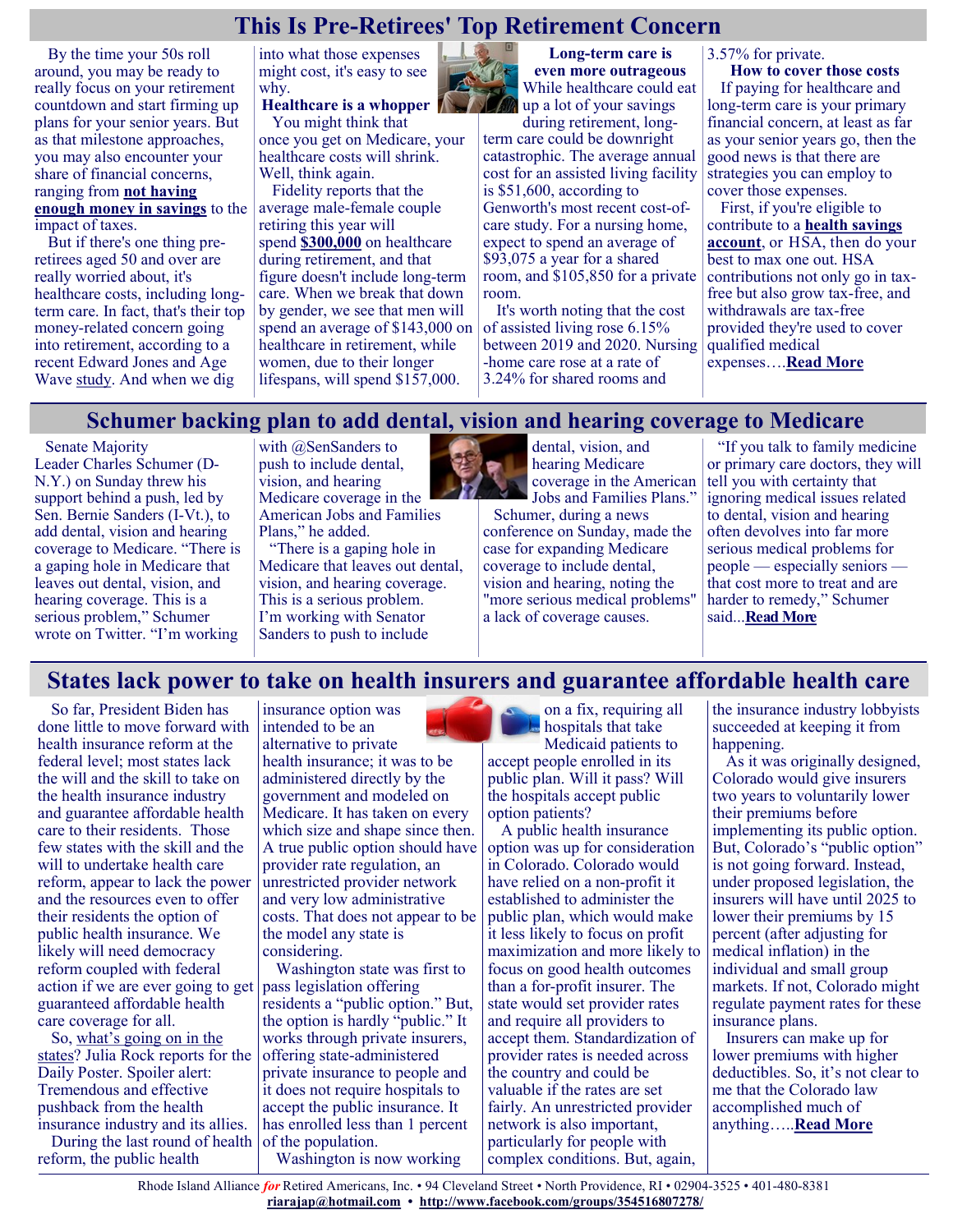## **AARP Report Highlights Increase in Retail Prices for Brand Name Prescription Drugs**

An updated **[report](https://www.aarp.org/content/dam/aarp/ppi/2021/06/trends-in-retail-prices-of-brand-name-prescription-drugs-widely-used-by-older-americans.10.26419-2Fppi.00143.001.pdf)** from the AARP Public Policy Institute shows the growth in retail prices for many brand name prescription drugs continues to significantly outpace general inflation, contributing to problems with prescription drug affordability for people with Medicare.

From 2019 to 2020, retail prices for 260 brand name drugs widely used by older adults grew by 2.9%, more than twice the country's general inflation rate (1.3%). Over the last 16 years, the entire period during which AARP has been publishing this report series, brand name drug prices have routinely increased much faster than general inflation.

These price changes have meaningful consequences for people with Medicare. In 2020, the typical cost of a brand name medication was \$6,600. With older adults taking an average 4.7 prescription drugs every month, this translates to an

annual retail cost of more than \$31,000 higher than the median annual income for a Medicare beneficiary (\$29,650).

Notably, the average annual cost of one brand name drug would have been nearly \$3,700 lower in 2020 (\$2,911 vs. \$6,604) had the drugs' price changes been limited to the rate of general inflation between 2006 and 2020.

Prescription drug price hikes also affect Medicare's financing. The Medicare Payment Advisory Commission (MedPAC)

has **[consistently](http://medpac.gov/docs/default-source/reports/jun18_medpacreporttocongress_sec.pdf)** cited high prices as a key reason for growth in Medicare Part D spending. From 2013 to 2018 alone, Part D spending on prescription drugs **[increased](http://www.medpac.gov/)** by 26%. The commissioners **[attributed](https://www.axios.com/medpac-medicare-drug-spending-prices-9364a77d-079b-496f-b758-ea90b97e0f1f.html)** "near ly all of the growth…to higher prices rather than an increase in the number of prescriptions filled by beneficiaries." And the consequences are not



**MEDICARE** imited to Medicare. As ietting Medicare right "Spending increases

driven by high and growing drug prices will affect all Americans in some way. Those with private health coverage will pay more in costsharing and higher premiums for their health care coverage."

Immediate action is needed to reform the nation's drug pricing system in ways that will strengthen Medicare and improve beneficiary well-being. Absent such interventions, unaffordability will continue to rise, as will the risks to patients and programs. An ever-growing number of Americans could be priced out of

needed **[medications](https://pubmed.ncbi.nlm.nih.gov/32835462/)** and **[covera](https://bmjopen.bmj.com/content/8/1/e016982) [ge](https://bmjopen.bmj.com/content/8/1/e016982)**, leading to worse health outcomes and higher costs in the future. At the same time, policymakers could seek to control government spending through program changes that threaten beneficiary health and financial security.

Medicare Rights supports comprehensive efforts to lower prescription drug prices, including the Elijah E. Cummings Lower Drug Costs Now Act (**[H.R. 3](https://www.medicarerights.org/medicare-watch/2021/05/06/medicare-rights-endorses-elijah-e-cummings-lower-drug-costs-now-act)**). This important bill would help protect beneficiaries against burdensome spending, in part by reducing program and out-ofpocket costs. As part of any final bill, we also urge lawmakers to fill longstanding gaps in Medicare coverage, modernize the Part D appeals process, and remove barriers to Medicare's low-income assistance programs. Together, these policies would achieve monumental coverage and affordability gains, better ensuring that all people with Medicare have meaningful access to care.

Read the report, **[Rx Price](https://www.aarp.org/content/dam/aarp/ppi/2021/06/trends-in-retail-prices-of-brand-name-prescription-drugs-widely-used-by-older-americans.10.26419-2Fppi.00143.001.pdf)  [Watch Report: Trends in](https://www.aarp.org/content/dam/aarp/ppi/2021/06/trends-in-retail-prices-of-brand-name-prescription-drugs-widely-used-by-older-americans.10.26419-2Fppi.00143.001.pdf)  [Retail Prices of Brand Name](https://www.aarp.org/content/dam/aarp/ppi/2021/06/trends-in-retail-prices-of-brand-name-prescription-drugs-widely-used-by-older-americans.10.26419-2Fppi.00143.001.pdf)  [Prescription Drugs Widely](https://www.aarp.org/content/dam/aarp/ppi/2021/06/trends-in-retail-prices-of-brand-name-prescription-drugs-widely-used-by-older-americans.10.26419-2Fppi.00143.001.pdf)  [Used by Older Americans,](https://www.aarp.org/content/dam/aarp/ppi/2021/06/trends-in-retail-prices-of-brand-name-prescription-drugs-widely-used-by-older-americans.10.26419-2Fppi.00143.001.pdf)  [2006 to 2020.](https://www.aarp.org/content/dam/aarp/ppi/2021/06/trends-in-retail-prices-of-brand-name-prescription-drugs-widely-used-by-older-americans.10.26419-2Fppi.00143.001.pdf)**

## **Watchdog: Nursing home deaths up 32% in 2020 amid pandemic**

Deaths among Medicare patients in nursing homes soared by 32% last year, with two devastating spikes eight months apart, a government watchdog reported Tuesday in the most comprehensive look yet at **[the ravages of COVID](https://apnews.com/hub/coronavirus-pandemic)-[19](https://apnews.com/hub/coronavirus-pandemic)** among its most vulnerable victims.

The **[report from the](https://oig.hhs.gov/oei/reports/OEI-02-20-00490.asp)  [inspector general of the](https://oig.hhs.gov/oei/reports/OEI-02-20-00490.asp)  [Department of Health and](https://oig.hhs.gov/oei/reports/OEI-02-20-00490.asp)  [Human Services](https://oig.hhs.gov/oei/reports/OEI-02-20-00490.asp)** found that about 4 in 10 Medicare recipients in nursing homes had or likely had COVID-19 in 2020, and that deaths overall jumped by 169,291 from the

previous year, before the coronavirus appeared. "We knew this was

going to be bad, but I don't think even those of us who work in this area thought it was going to be this bad," said Harvard health policy professor David Grabowski, a nationally recognized expert on long-term care, who reviewed the report for The Associated Press.

"This was not individuals who were going to die anyway," Grabowski added. "We are talking about a really big number of excess deaths." Investigators used a generally accepted method of



**[calamitous event](https://apnews.com/article/hurricanes-puerto-rico-f500b09dcb670d12c4c185fd24017eca)**. It did not involve examining individual death certificates of Medicare patients but comparing overall deaths among those in nursing homes to levels recorded the previous year. The technique was used to estimate deaths in Puerto Rico after Hurricane Maria in 2017 and in New York City after the first coronavirus surge last spring. It does not attribute a cause of death but is seen as a barometer of impact. Death rates were higher in

every month last year when

compared with 2019. The report documented two spikes with particular implications for government policy and for protecting the most vulnerable in future outbreaks of lifethreatening illnesses. In April of last year, a total of 81,484 Medicare patients in nursing homes died. Then eight months later, after lockdowns and frantic efforts to expand testing — but before vaccines became widely available — nursing home patients accounted for a staggering 74,299 deaths in December….**[Read More](https://apnews.com/article/nursing-homes-coronavirus-pandemic-pandemics-business-health-f1a44187198ccca1e4311ac72f4f42aa)**

## **Legislation to help "Notch Victims" is Introduced**

Many of TSCL's supporters are older and less affluent. And some of them are "Notch Victims," individuals who receive lower Social Security benefits because they were born between the years of 1917 and 1926.

Just years before they retired these individuals learned they

would have significantly lower benefits than they expected because of amendments to the Social  $\mathbf{A}$ Security Act that were signed into law in 1977 and which have compounded over time.

For many years TSCL has led the fight to provide additional

compensation to those affected. We are pleased and grateful that Rep. Grace

Meng (D-N.Y.) has once again introduced legislation, H.R. 3839, to remedy this situation. It would allow workers who reach age 65 after 1981 and before 1992 to choose

either lump sum payments over four years totaling \$5,000 or an improved benefit computation formula under a new 10-year rule governing the transition to the changes in benefit computation rules enacted in the Social Security Amendments of 1977.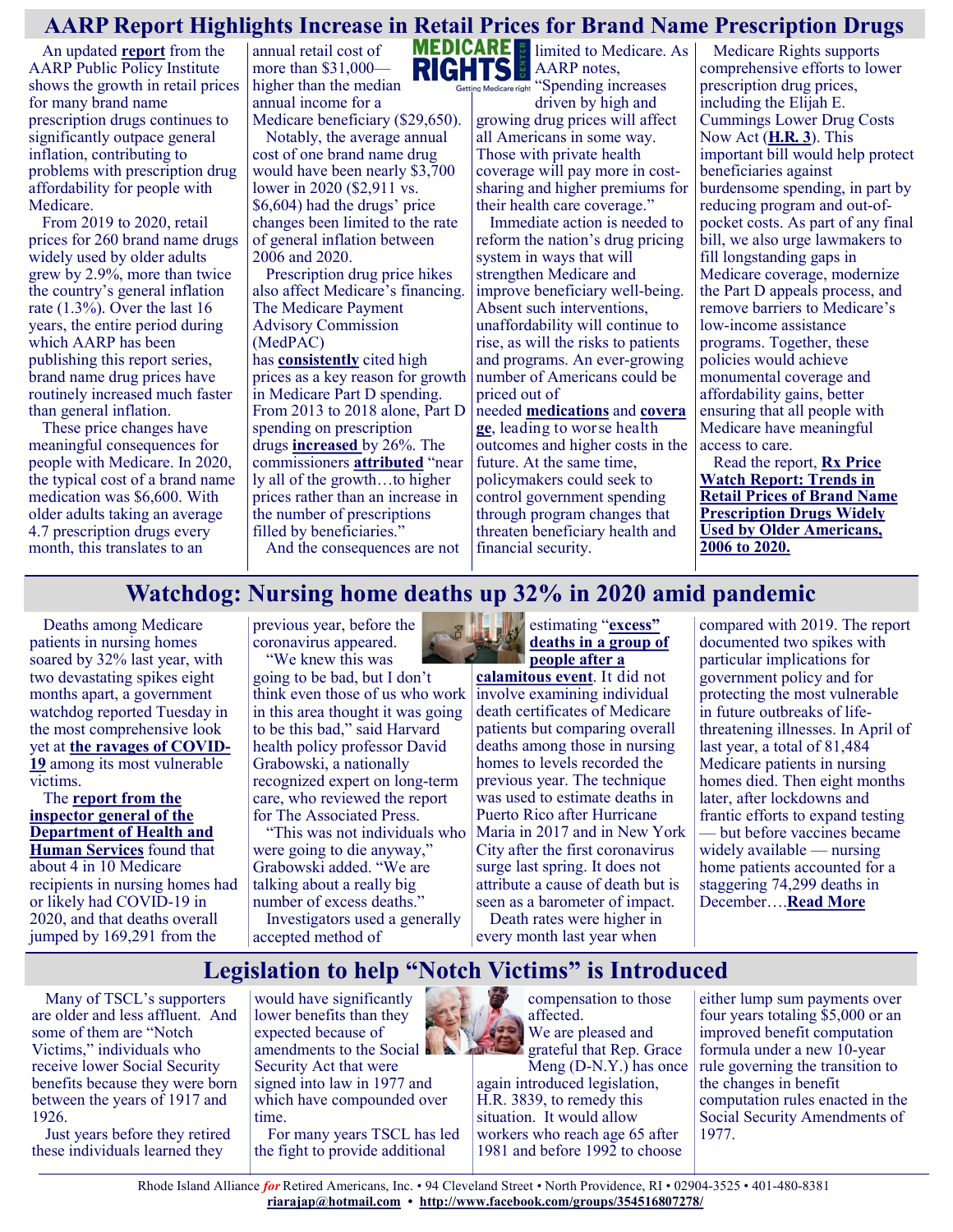## **This Medicare scam is having a 'resurgence.' Here's what to look for**

Be on the lookout, again, for a  $\vert$  you if you have a genetic scam by people looking to steal Medicare information.

The [Better Business](https://www.bbb.org/)  [Bureau](https://www.bbb.org/) said they are seeing a "resurgence" of scammers claiming to offer "free" genetic testing kits that allegedly screen for heart conditions or cancer.

However, that call is a scam to steal Medicare information for fraudulent billing or identity theft.

"You get a call from someone claiming to be from Medicare or an official-sounding organization. The caller claims to be providing free genetic testing kits. All you need to do is agree to receive a kit in the mail, swab your cheek, and return the vial. The test will tell

predisposition to heart disease, cancer, or  $5 - 40$ another common condition," the BBB said. "The caller insists that the test will be totally covered by Medicare."

If you agree, the scammer will then say that they need your Medicare ID number and a lot of personal information before they mail the kit.

"Targets of this scam report being asked extensive questions about their health, such as family medical history and previous diagnoses," the BBB said.

This scam has had plenty of iterations: scammers have gone door-to-door or set up tables at health fairs.

"While genetic testing is a legitimate service – some victims do actually receive a genetic testing

 $kit$  – the scammers are trying to commit fraud by billing

Medicare for the unnecessary tests. For the victims, these cons can lead to medical identity theft and, in some instances, a bill for thousands of dollars. Consumers should always consult with their primary care doctor before agreeing to tests," the BBB said.

#### **Here's how to protect yourself from Medicare fraud, according to the Better Business Bureau**

Be wary of any lab tests at senior centers, health fairs, or in your home.

- Be suspicious of anyone claiming that genetic tests and cancer screenings are "free" or "covered by Medicare." If a product or test is truly "free," you will not have to provide your Medicare number.
- Don't share your Medicare number.
- ◆ Do not trust any name or phone number. Con artists often use official-sounding names or appear to be calling from a government agency or related area code.
- Medicare will never call you to confirm your personal information, your Medicare number, or ask questions about your personal health.Report Medicare fraud to **<Medicare.gov>**.

## **Dear Marci: How do I appeal a pre-service denial from my Medicare Advantage Plan?**

@ Dear Marci

Dear Marci, My primary care physician recommended I start outpatient physical therapy. She submitted a special request to my Medicare Advantage Plan for this treatment, but it was denied! How do I file a preservice appeal with my Medicare Advantage Plan? -Daniela (Brooklyn, NY)

Dear Daniela,

If your Medicare Advantage Plan denies coverage for a health service or item before you have received the service or item, you can appeal to ask your plan to reconsider its decision. Follow the steps below if you feel that the denied health service or item should be covered by your plan. You can also view this chart for a brief outline of the **[Medicare](https://medicarerights.us15.list-manage.com/track/click?u=1621f54a596f3717c22815356&id=8294b2c13e&e=88d22ba1fe)  [Advantage appeal process](https://medicarerights.us15.list-manage.com/track/click?u=1621f54a596f3717c22815356&id=8294b2c13e&e=88d22ba1fe)**.

◆ Before you can start your appeal, you will need to get an official written decision from your plan, called a Notice of Denial of Medical Coverage. Sometimes you first learn that your plan will not cover a service or item when you or your doctor

calls to confirm coverage before the service is provided. If the plan tells you that the service or item will not be covered, they should also send you a Notice of Denial of Medicare Coverage. You should receive this written denial within 14 days.

- If you don't receive a Notice of Denial of Medicare Coverage within two weeks (or 28 days if your plan extended its decision deadline), you can file an appeal without it. Start your appeal by sending a letter to your plan explaining that it has been two weeks since you initially requested an item or service, and you have not received a denial notice. If possible, include a doctor's letter of support. You may also want to file a grievance.
- ◆ You can request a fast (expedited) appeal if you or your doctor feel that your health could be seriously harmed by waiting the standard timeline for appeal decisions. If your plan approves your request to expedite, it should issue a decision within 72 hours. For

**MEDICARE** is this and the following levels of appeal, your doctor Getting Medicare right can ask that the plan

follow the expedited

timeline.

- In some cases, your plan can extend its decision deadline up to 14 days. You should be notified if this happens.
- ◆ Start your appeal by following the instructions on the Notice of Denial of Medical Coverage. Make sure to file your appeal within 60 days of the date on this notice. You will need to send a letter to your plan explaining why you need the service or item. You may also want to ask your doctor to write a letter of support, explaining why you need care and addressing the plan's reason for denial. Your plan should make a decision within 30 days. If you file an expedited appeal, your plan should make a decision within 72 hours.
	- If you have a good reason for missing your appeal deadline, you may be eligible for a **[good cause](https://medicarerights.us15.list-manage.com/track/click?u=1621f54a596f3717c22815356&id=54e6633937&e=88d22ba1fe)  [extension.](https://medicarerights.us15.list-manage.com/track/click?u=1621f54a596f3717c22815356&id=54e6633937&e=88d22ba1fe)**
	- If the appeal is successful, your service or item will be covered. If you appeal

is denied, you should receive a written denial notice. Your plan should also automatically forward your appeal to the next level, the Independent Review Entity (IRE). **[There are several further](https://medicarerights.us15.list-manage.com/track/click?u=1621f54a596f3717c22815356&id=a43db3b496&e=88d22ba1fe)  [steps in the appeals](https://medicarerights.us15.list-manage.com/track/click?u=1621f54a596f3717c22815356&id=a43db3b496&e=88d22ba1fe)  [process](https://medicarerights.us15.list-manage.com/track/click?u=1621f54a596f3717c22815356&id=a43db3b496&e=88d22ba1fe)** that you may follow if your appeal continues to be denied. Remember to keep good records of all your communications throughout the appeals process. You should submit all requests in writing, and keep fax transmission reports, mail information by certified mail, or return receipts. Write down the details of any phone calls you make related to your case, including what you discussed, who you spoke to, and the date and time of the call. If you need assistance understanding the coverage rules surrounding a health service or item, or help completing your appeal, you can contact your **[State Health](https://medicarerights.us15.list-manage.com/track/click?u=1621f54a596f3717c22815356&id=4d16a7745f&e=88d22ba1fe)  [Insurance Assistance Program](https://medicarerights.us15.list-manage.com/track/click?u=1621f54a596f3717c22815356&id=4d16a7745f&e=88d22ba1fe)** 

**[\(SHIP\)](https://medicarerights.us15.list-manage.com/track/click?u=1621f54a596f3717c22815356&id=4d16a7745f&e=88d22ba1fe)** for assistance by calling 877-839-2675. -Marci

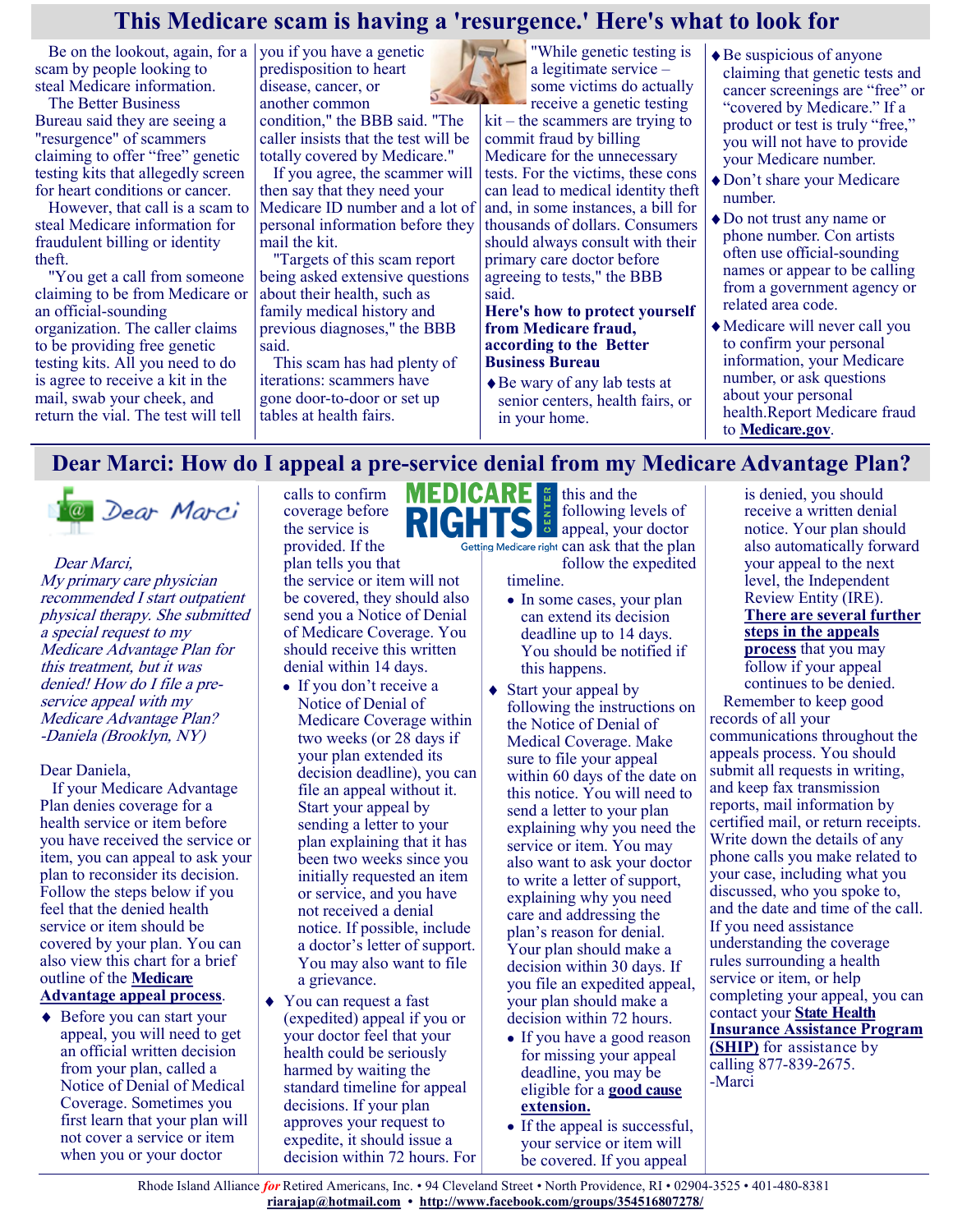## **The Hard Realities of a 'No Jab, No Job' Mandate for Health Care Workers**

Christopher Richmond keeps a through a state program running tab on how many workers at the ManorCare skilled nursing facility he manages in western Pennsylvania have rolled up their sleeves for a covid-19 vaccine.

Although residents were eager for the shots this year, he's counted only about 3 in 4 workers vaccinated at any one time. The excuses, among its staff of roughly 100, had a familiar ring: Because covid vaccines were authorized only for emergency use, some staffers worried about safety. Convenience mattered. In winter, shots were administered at work through a federal rollout. By spring, though, workers had to sign up online

a time-sucking task.

ManorCare urges every worker to be immunized against covid but turnover has vexed that effort. Managers at ProMedica, a nonprofit health system that operates ManorCare and senior care facilities in 26 states, faced a workforce conundrum familiar to all manner of providers during the pandemic: how to persuade essential workers to get vaccinated — and in a way that didn't drive them away. Raises and bonuses, costing millions of dollars, did not move the needle to 100%.

Animus toward the vaccine created turmoil for some providers. Dr. Eric Berger, a pediatrician in Philadelphia who opened his practice more than a dozen years ago, enforced mandatory shots in May and saw six of his 47 staff members walk

out. Berger said he worked for months to educate resistant workers. In April, he learned that several, women in their 20s and 30s, had attended a private karaoke party. Within days, four staffers were infected with covid.

Berger, who had seen in-office costs for protective equipment soar, then set a deadline for shots. He looks back with steely resolve over the last-minute "I quit" texts he received — and the hassle of finding a new receptionist and billing and medical assistants.

"Fortunately, we had some

wonderful people who put in extra time," he said. "It's been stressful, but I think we did the right thing."

Brittany Kissling, 33 and a mother of four, was one of the hesitant workers at Berger's practice who decided — largely for financial reasons — to get vaccinated. The clinic manager couldn't afford to lose her job. But she said she was nervous and that most of the workers who left recoiled at being told vaccinations were not negotiable. "I was a no-show my first time," Kissling said about her first vaccine appointment. "I was scared. There were a lot of unknowns."….**[Read More](https://khn.org/news/article/covid-vaccination-employer-mandate-health-care-workers-no-jab-no-job/)**

## **Pandemic Swells Medicaid Enrollment to 80 Million People, a 'High-Water Mark'**

The pandemic-caused recession and a federal requirement that states keep Medicaid beneficiaries enrolled until the national emergency ends swelled the pool of people in the program by more than 9 million over the past year, according to a report released Thursday.

The latest figures show Medicaid enrollment grew from 71.3 million in February 2020, when the pandemic was beginning in the U.S., to 80.5 million in January, according to a **[KFF analysis of federal data](https://www.kff.org/coronavirus-covid-19/issue-brief/analysis-of-recent-national-trends-in-medicaid-and-chip-enrollment/)**. (KHN is an editorially

independent program of KFF.)

That's up from about  $\frac{1}{2}$ 56 million in 2013, just before many states expanded Medicaid under the Affordable Care Act. And it's double the 40 million enrolled in 2001.

Medicaid, once considered the ugly duckling compared with the politically powerful and popular Medicare program, now covers nearly 1 in 4 Americans. In New Mexico, the ratio is more than 1 in 3.

Together, Medicaid and Medicare cover 43% of Americans.

More than three dozen states since 2014 have **V** used billions in ACA funding to expand coverage beyond traditional Medicaid populations to cover adults with incomes below 138% of the federal poverty level, or about \$17,800. At the end of 2020, 14.8 million newly eligible adults were enrolled in Medicaid because of the ACA.

States that have seen at least an 80% increase in Medicaid enrollment since 2013 are Kentucky (157%), Nevada (129%), Alaska (94%), Colorado (92%), Montana (88%), Oregon

(85%) and New Mexico (80%). Although Medicaid has often been criticized for having too few physicians who accept its low reimbursement rates, state officials say they have weathered the surge with few complaints from enrollees about accessing health services. One key reason is the dramatic downturn in people seeking medical care during the pandemic because they were mitigating their risks of contracting covid….**[Read More](https://khn.org/news/article/medicaid-enrollment-record-80-million-pandemic/)**

# **FBI Elderly Common Scams and Crimes**

Each year, millions of elderly Americans fall victim to some type of financial fraud or confidence scheme, including romance, lottery, and sweepstakes scams, to name a few. Criminals will gain their targets' trust and may communicate with them directly via computer, phone, and the mail; or indirectly through the TV and radio. Once successful, scammers are likely to keep a scheme going because of the prospect of significant financial gain.

Seniors are often targeted because they tend to be trusting and polite. They also usually

have financial savings, own a home, and have good credit—all of which make them attractive to scammers.

Additionally, seniors may be less inclined to report fraud because they don't know how, or they may be too ashamed at having been scammed. They might also be concerned that their relatives will lose confidence in their abilities to manage their own financial affairs. And when an elderly victim does report a crime, they may be unable to supply detailed information to investigators.

With the elderly population growing and seniors racking up more than \$3 billion in losses annually, elder fraud is likely to be a growing problem. **Common Elder**

**Fraud Schemes Romance scam**

- **Tech support scam**
- **Grandparent scam**
- **Government impersonation scam**.
- **Sweepstakes/charity/lottery scam**
- **Home repair scam**
- **TV/radio scamFamily/**

#### **caregiver scam**

#### **Family/caregiver Protect Yourself**

Recognize scam attempts and end all communication with the perpetrator

#### **How to Report**

If you believe you or someone you know may have been a victim of elder fraud, contact your local **[FBI field](https://www.fbi.gov/contact-us/field-offices)  [office](https://www.fbi.gov/contact-us/field-offices)** or **[submit a tip online](http://tips.fbi.gov/)**. You can also file a complaint with the FBI's **[Internet Crime](http://www.ic3.gov/)  [Complaint Center](http://www.ic3.gov/)**.

….….**[Read More](https://www.fbi.gov/scams-and-safety/common-scams-and-crimes/elder-fraud)**

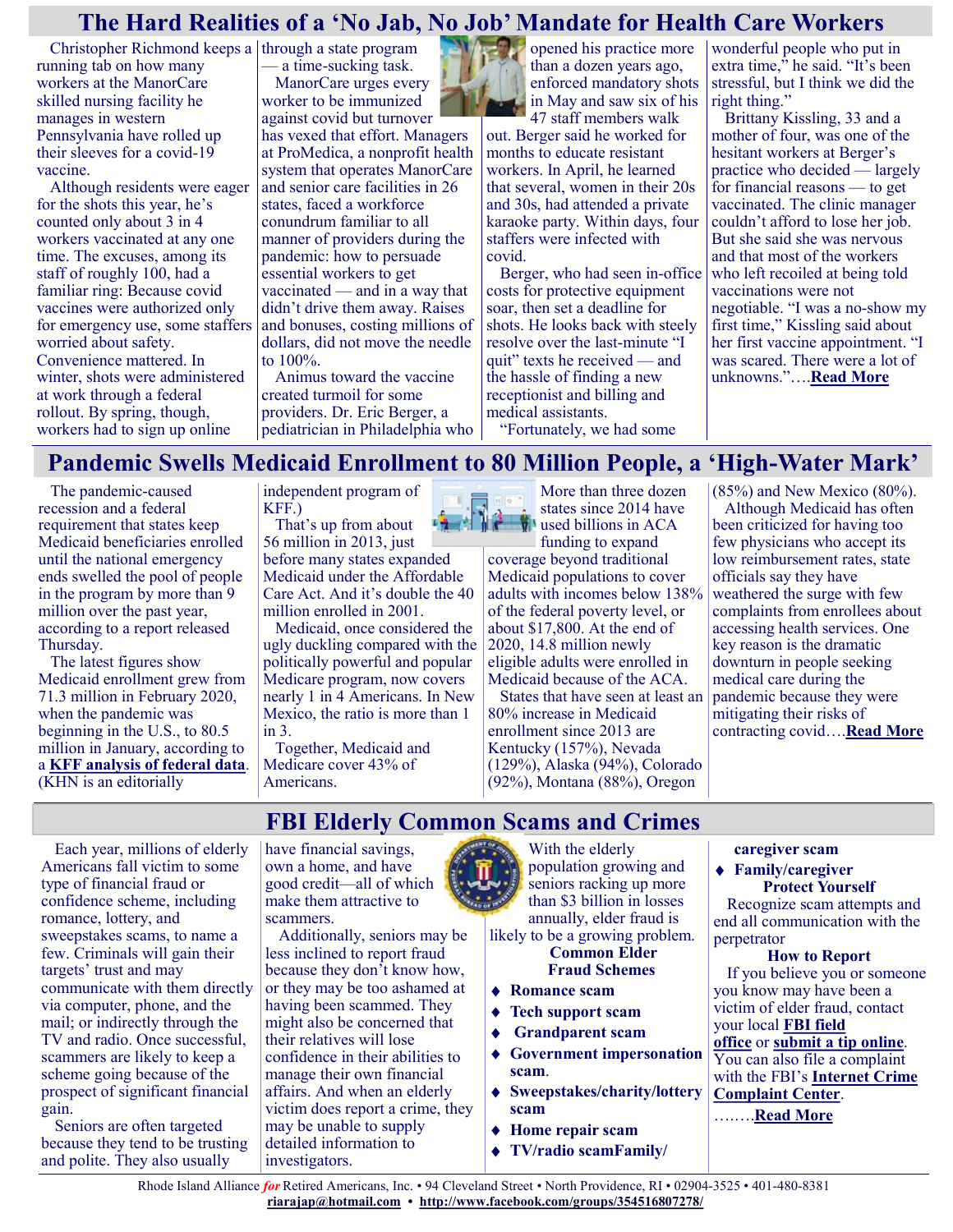# **RIARA HealthLink Wellness News** *Redige Controly*



# **Device Makers Have Funneled Billions to Orthopedic Surgeons Who Use Their Products**

Dr. Kingsley R. Chin was little more than a decade out of Harvard Medical School when sales of his spine surgical implants took off.

Chin has patented more than 40 pieces of such hardware, including doughnut-shaped plastic cages, titanium screws and other products used to repair spines — generating \$100 million for his company SpineFrontier, according to government officials.

Yet SpineFrontier's success arose not from the quality of its goods, these officials say, but because it paid kickbacks to surgeons who agreed to implant the highly profitable devices in hundreds of patients.

In March 2020, the Department of Justice **[accused](https://www.justice.gov/opa/pr/doj-files-suit-against-spine-device-manufacturer-and-executives-alleging-kickbacks-surgeons)** Chin and SpineFrontier of illegally funneling more than \$8 million to nearly three dozen spine

surgeons through "sham consulting fees" that paid them handsomely for doing little or no work. Chin had no

comment on the civil suit, one of more than a dozen he has faced as a spine surgeon and businessman. Chin and SpineFrontier have yet to file a response in court.

Medical industry payments to orthopedists and neurosurgeons who operate on the spine have risen sharply, despite government accusations that some of these transactions may violate federal anti-kickback laws, drive up health care spending and put patients at risk of serious harm, a KHN investigation has found. These payments come in various forms, from royalties for helping to design implants to speakers' fees for promoting devices at medical meetings to stock holdings in



exchange for consulting work, according to government data. Health policy experts and regulators have

focused for decades on pharmaceutical companies' payments to doctors — which research has shown can influence which drugs they prescribe. But far less is known about the impact of similar payments from device companies to surgeons. A drug can readily be stopped if deemed harmful, while surgical devices are permanently implanted in the body and often replace native bone that has been removed.

Every year, a torrent of cash and other compensation flows to these surgeons from manufacturers of hardware for spinal implants, artificial knees and hip joints — totaling more than \$3.1 billion from August 2013 through the end of 2019, a

KHN analysis of government data found. These bone specialists make up a quarter of U.S. doctors who have accepted at least \$100,000 or more, and two-thirds of those who raked in \$1 million or more, from the medical device and drug industries last year, the data shows.

"It is simply so much money that it is staggering," said Dr. Eugene Carragee, a professor of orthopedic surgery at the Stanford University Medical Center and **[critic](https://www.spine.org/Portals/0/assets/downloads/PressReleases/2013/Carragee_Statement_YODA_Reports_061713.pdf)** of the medical device industry's influence. Much of the money is deemed to be compensation for consulting duties or medical research, or royalties for inventing, or finetuning, new surgical tools and techniques. In some cases, it pays for trips or splashy junkets or rewards surgeons for promoting products to their peers….**[Read More](https://khn.org/news/article/spine-surgery-implants-device-makers-orthopedic-surgeons-kickbacks/)**

# **U.S. to Spend \$3.2 Billion to Help Develop Antiviral Pills for COVID**

After spending billions to speed the creation of COVID-19 vaccines, the United States said Thursday that it will now devote \$3.2 billion to the development of antiviral pills that could stop the new coronavirus before it does its worst damage.

Along with "accelerating things that are already in progress" for COVID-19, the new program would also encourage treatments for other viruses, Dr. Anthony Fauci said when announcing the new program during a White House briefing.

"There are few treatments that exist for many of the viruses that have pandemic potential," he said, including Ebola, dengue, West Nile and Middle East respiratory syndrome.

But he added, "vaccines clearly remain the centerpiece of our arsenal."

One antiviral drug, remdesivir, and three antibody therapies are now approved to treat COVID-19. But all of those drugs have to be delivered via IV at hospitals or medical

clinics.

What is needed is a convenient pill that patients could take when symptoms first appear.

Some drugmakers are testing such medications, but initial results aren't expected for several more months, the Associated Press reported. The new federal funds will speed those tests and support research, development and manufacturing of the pills.

Last week, the United States said it would buy 1.7 million doses of an experimental antiviral pill from Merck and Ridgeback Biotherapeutics if it is shown to be safe and effective. A large study of the drug, molnupiravir, should deliver results this fall. Early research suggests the drug may reduce the risk of hospitalization if used shortly after infection, the AP reported.

The federal government may seek similar deals for two other antivirals that are in late trials, Dr. David Kessler, the chief science officer of the Biden



 $\sum_{n=1}^{\infty}$  -19 response team, told The New York Times.

The hope "is that we can get an antiviral by the end of the fall that can help us close out this chapter of the epidemic," Kessler said.

One of the drugs the government is eyeing is AT-527, developed by Atea Pharmaceuticals. The compound is already used to treat hepatitis C, and early studies suggested it might also work against COVID -19. Roche has partnered with Atea to test it in people, and the companies are currently running a late-stage clinical trial, the Times reported.

The other drug was created by Pfizer scientists, adapted from a molecule first designed in the early 2000s as a potential drug for SARS. After being abandoned for years, the Pfizer researchers decided to modify the molecule's structure so it would work against the new coronavirus's protease. More than 200 Pfizer scientists

administration's COVID worked on the molecule, known as PF-07321332,

the Times reported.

The drug had initially been designed to be taken intravenously, but the researchers tweaked its structure to work as a pill. When mice were given the pill, it reached high enough levels in the body to block the coronavirus. Pfizer launched a clinical trial in March to study its safety in people, and expects to move to later-stage testing next month, the Times said.

Until this week, the only medicines shown to boost survival were steroids given to patients sick enough to need extra oxygen and intensive care. But on Wednesday, U.K. researchers reported that one of the antibody combinations successfully reduced deaths in a large study of hospitalized COVID-19 patients, the *AP* reported.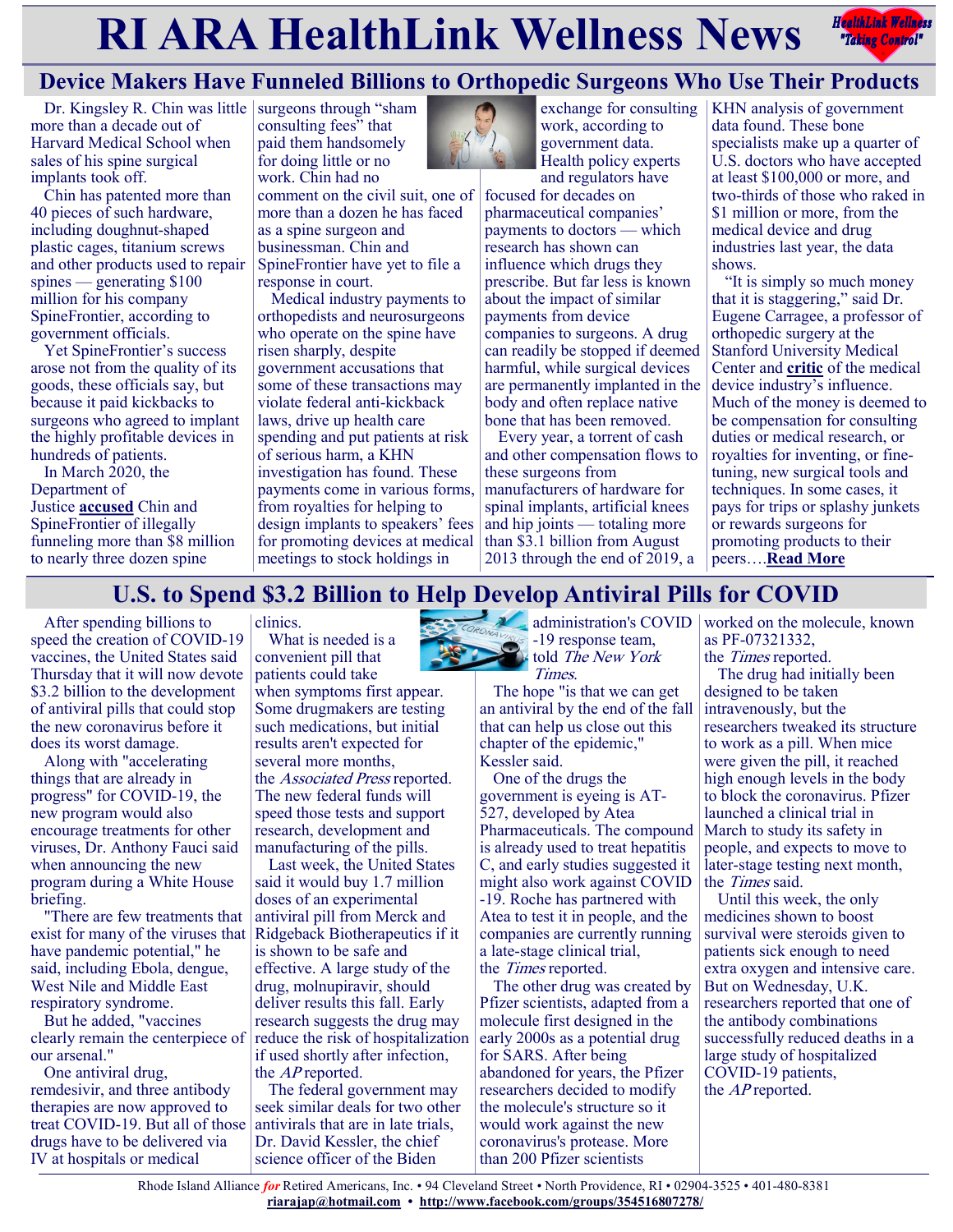## **Red Cross Warns of Severe Blood Shortage**

There's a severe blood shortage in the United States due to a recent surge in trauma cases, organ transplants and elective surgeries, the American Red Cross says.

The Red Cross is appealing to Americans to roll up their sleeves and donate blood immediately.

"Our teams are working around the clock to meet the extraordinary blood needs of hospitals and patients distributing about 75,000 more blood products than expected over the past three months to meet demand — but we can't do it without donors. Every two seconds, someone in the U.S.

needs blood," said Chris Hrouda, president of Red

Cross Biomedical Services. Red cell demand from

hospitals with trauma centers is 10% higher than in 2019, which is five times higher than the growth in demand from other facilities that provide transfusions, according to a Red Cross news release.

Between 20% and 40% of trauma deaths that occur after hospital admission involve massive bleeding. In such cases, saving a life could require hundreds of blood products, depending on injury severity. Hospitals' need for blood is

**American** also on the rise as **Red Cross** they deal with many patients who delayed

care due to the COVID-19 pandemic.

"Some hospitals are being forced to slow the pace of elective surgeries until the blood supply stabilizes, delaying crucial patient care. As we return to pre-pandemic activities and resume travel to visit loved ones, we want people to remember the needs of patients this summer and the power so many of us have to help save lives," Hrouda explained.

Type O is the blood type most urgently needed by hospitals because it's the one most often

used in transfusions, but the Red Cross said that all blood types are welcomed.

There is also an emergency need for platelets, the clotting portion of blood. Nearly half of all platelet donations are given to patients undergoing cancer treatments.

To schedule an appointment to give blood or platelets, use the Red Cross Blood Donor App, visit RedCrossBlood.org or call 1-800-RED CROSS (1-800-733- 2767).

Those who donate with the Red Cross between June 14 and June 30 will receive a \$5 Amazon.com gift card by email.

## **In 11 States, Seniors' Low Vaccination Rates a 'Powder Keg' for New Cases**

U.S. health experts warn there Disease Control and is a ticking time bomb in 11 states where 20 percent or more of seniors still haven't gotten a COVID-19 vaccine.

Top priority for vaccinations was given to Americans aged 65 and older because they are far more vulnerable to serious illness and death from the virus than younger people are. Accordingly, this age group does have the highest rate of vaccination: 87 percent have received at least one dose, compared with 60 percent for people aged 18 to 64, and 31 percent for those aged 12 to 17, data from the U.S. Centers for

Prevention show. But in the 11 states

where vaccination rates are lower among seniors, those who haven't gotten a shot pose a public health risk as social distancing restrictions are stripped away.

Most of the 11 states are in the South: Alabama, Arkansas, Louisiana, Mississippi, North Carolina and Tennessee, The New York Times reported. Georgia, Idaho and Missouri are at the 20 percent threshold. West Virginia and Wyoming have more than 20 percent of people 65 and over without one dose.



"The 20 percent lines up pretty well with a group of people, especially in the South,

who say, 'No way, no how am I getting vaccinated,'" Dr. Michael Saag, associate dean for global health at the University of Alabama at Birmingham, told the Times.

"Convincing them that it is in their own interest is a tough nut to crack," Saag noted. "For the state of Alabama and other Southern states, this is not for a lack of effort or resources. This is about a population resistant to receiving the message."

Older people have felt more

threatened from the coronavirus, experts say, so they have been among the most receptive to the vaccines. After older age groups were given priority when the first vaccines were authorized for emergency use in December, the proportion of those dying started dropping immediately, the Times reported.

Now, those aged 50 and older account for the bulk of COVID-19 deaths and the virus continues to kill hundreds of people daily….**[Read More](https://consumer.healthday.com/6-21-vaccination-rates-among-seniors-lag-in-11-states-2653475322.html)**

## **How Healthy Are the New Plant-Based 'Fake Meats'?**

More and more Americans are seeking out healthier, greener and more ethical alternatives to meat, but are plant-based alternatives like the Impossible Burger and Beyond Meat truly nutritious substitutes?

The answer is yes, according to new research funded by the U.S. National Institutes of Health. It found the imitation meats to be a good source of fiber, folate and iron while containing less saturated fat than ground beef. But the researchers said they also have less protein, zinc and vitamin B12 — and lots of salt.

"Switching from ground beef to a plant-based ground beef

alternative product can be a healthy choice in some ways," said lead researcher Lisa Harnack, of the University of Minnesota School of Public Health, in Minneapolis.

Her advice: Read the Nutrition Facts label and choose a product that best matches your health and nutrition goals.

For example, if you're limiting sodium to control high blood pressure, steer clear of products that are high in salt, Harnack said.

"If you're watching saturated fat intake for heart health, read the label to make sure you're choosing a product that is low

MADE FROM<br>PLANTS! in saturated fat," she said. "A few products contain as much or nearly as much

saturated fat as ground beef." For the study, Harnack's team used a University of Minnesota food and nutrient database that includes 37 plant-based ground beef alternative products made by nine food companies.

The products analyzed are from Amy's Kitchen, Inc.; Beyond Meat; Conagra, Inc.; Impossible Foods Inc.; Kellogg NA Co.; Kraft Foods, Inc.; Marlow Foods Ltd.; Tofurky; and Worthington.

Although these plant-based products can be healthy

alternatives to beef, Harnack hopes their manufacturers will make them even healthier by keeping salt to a minimum.

"Food companies should work to optimize the nutritional quality of their products, especially with respect to the amount of salt and other sodium -containing ingredients used in formulating veggie burgers and other plant-based ground beef alternative products," Harnack said.

Samantha Heller, a senior clinical nutritionist at NYU Langone Health in New York City, reviewed the findings….**[Read More](https://consumer.healthday.com/6-17-just-how-healthy-are-the-new-plant-based-fake-meats-2653384012.html)**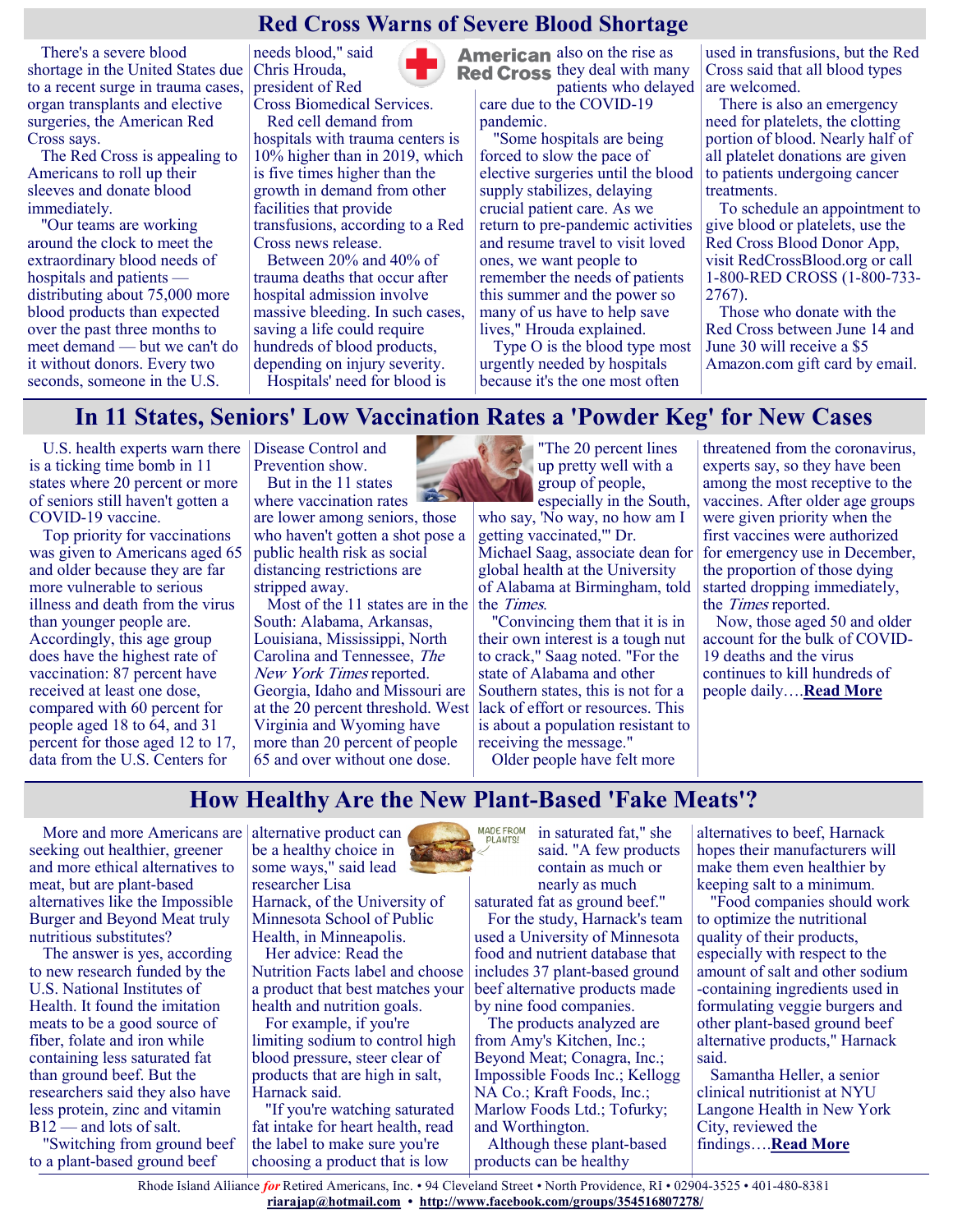## **Survivors' Plasma Helps Blood Cancer Patients Battle COVID-19**

Giving COVID-19 survivors' blood plasma to blood cancer patients hospitalized with COVID-19 significantly improves their chances of survival, a new study finds.

"These results suggest that convalescent plasma may not only help COVID-19 patients with blood cancers whose immune systems are compromised, it may also help patients with other illnesses who have weakened antibody responses to this virus or to the vaccines," said study co-first author Dr. Jeffrey Henderson. He is an associate professor of medicine and of molecular microbiology at Washington University School of Medicine in St. Louis.

value of an antibody therapy such as convalescent plasma as a virus-directed treatment option for hospitalized COVID-19 patients," Henderson explained in a university news release.

Plasma from COVID-19 survivors is called convalescent plasma because it contains high levels of antibodies against the coronavirus that causes COVID-19.

Cancer patients may be at a higher risk of death from COVID -19 due to a weakened immune system. Giving them convalescent plasma is meant to boost their immune system's ability to fight the disease, the study authors noted.

"As more COVID-19 patients

began receiving convalescent plasma, we started hearing physicians around the country report remarkable clinical improvements following convalescent plasma infusions in COVID-19 patients with blood cancers and antibody deficiencies, some of whom were already very ill," Henderson said.

> "I have seen one of my own patients with blood cancer quickly improve after receiving convalescent plasma. Similar stories that were often very detailed suggested that a formal study would help physicians with decisions they were already making on a daily basis," he added.

In the new study, Henderson's team assessed the 30-day death

rate among 966 adults, average age 67, who had a blood cancer (such as leukemia, lymphoma or multiple myeloma) and were hospitalized due to COVID-19. Convalescent plasma was given to 143 of these patients.

Death rates were just over 13% for those who received convalescent plasma and nearly 25% among those who didn't receive it, the researchers reported.

The difference was even larger among the 338 patients admitted to intensive care due to severe COVID-19 symptoms, such as difficulty breathing or cardiac distress. In these patients, death rates were nearly 16% among those who received convalescent plasma and 47% among those who didn't receive it.

"The data also emphasize the

## **Many 'High Priority' Patients Aren't Getting Put on Kidney Transplant Lists**

Many Americans who stand to benefit most from a kidney transplant may be missing a key window of opportunity, a new study finds.

The study focused on kidney failure patients who would be expected to live many years after receiving a kidney transplant. That generally includes relatively younger people without other major medical conditions.

In 2014, the U.S. kidney allocation system made changes to help ensure those patients receive a donor kidney that is

likely to function for many years — which typically means from a young, healthy donor.

A scoring system, called the estimated post-transplant survival (EPTS) score, was introduced. Once transplant candidates are placed on the waitlist, they are given an EPTS score; those in the "top 20%" get priority whenever a particularly high-quality kidney becomes available.

But the new study found that many patients who would fall into that category are not making



it onto the transplant waitlist in a timely manner.

Of more than 42,000 U.S. patients who would score in the top 20%, fewer than half were on the waitlist. And among the 34,000-plus who'd started kidney dialysis, only 37% were waitlisted for a transplant within three years.

"It's extremely discouraging," said study leader Jesse Schold, a researcher at the Cleveland Clinic in Ohio.

These are patients who are very likely to do well after a transplant, he said. But by the time they get on the transplant list, many will no longer have a top EPTS score.

In fact, Schold's team found, of dialysis patients, 61% fell out of the top 20% group within 30 months. And, as seen throughout U.S. health care, there were disparities: Black patients and those from low-income groups were less likely to be waitlisted

## **New Psychotherapy May Reduce Anxiety, Depression in Heart Patients**

A type of psychotherapy that changes how people regulate thinking patterns may reduce anxiety and depression for people recovering from heart problems, new research shows.

The study, published Monday in the American Heart Association journal Circulation, found 1 in 3 people who took part in metacognitive therapy, or MCT, during cardiac rehabilitation significantly reduced their symptoms compared to those who did not receive therapy.

Roughly one-third of people with heart disease suffer from anxiety and depression, which have been associated with the progression of heart disease and other heart-related complications.

Studies show people who experience poor mental health following heart problems have a

harder time recovering and a poorer quality of life than those who don't.

"This could make a big difference to patients' lives and health in the long-term," said lead study author Adrian Wells, professor of clinical and experimental psychopathology at the University of Manchester in England. Wells is the originator and developer of MCT, which aims to lower anxiety and depression by helping people regulate unhelpful thinking processes of worry and rumination. He also is founder and director of the MCT Institute  $\vert$  and depression between two



in Manchester and director of the Anxiety, Depression and

Psychological Therapies Research Unit at Greater Manchester Mental Health NHS Foundation Trust.

Previous studies show cognitive behavioral therapy, or CBT, a more traditional type of psychotherapy, also can reduce anxiety and depression symptoms for people with heart disease. CBT helps people challenge the content of their negative thoughts, whereas MCT helps them reduce the amount of time they spend absorbed in negative thinking, Wells said.

In the new study, researchers compared symptoms of anxiety groups of heart patients enrolled in cardiac rehabilitation programs at five hospitals in England. Both groups received routine cardiac rehab services that included exercise, health education and stress management. But one group also received six sessions of group metacognitive therapy. Both groups were followed for one year.

After four months, those given MCT achieved significantly lower scores for depression and anxiety compared to those who did not receive therapy. The improvements in anxiety and depression were sustained for up to a year….**[Read More](https://consumer.healthday.com/aha-news-new-psychotherapy-may-reduce-anxiety-depression-in-heart-patients-2653476084.html)**